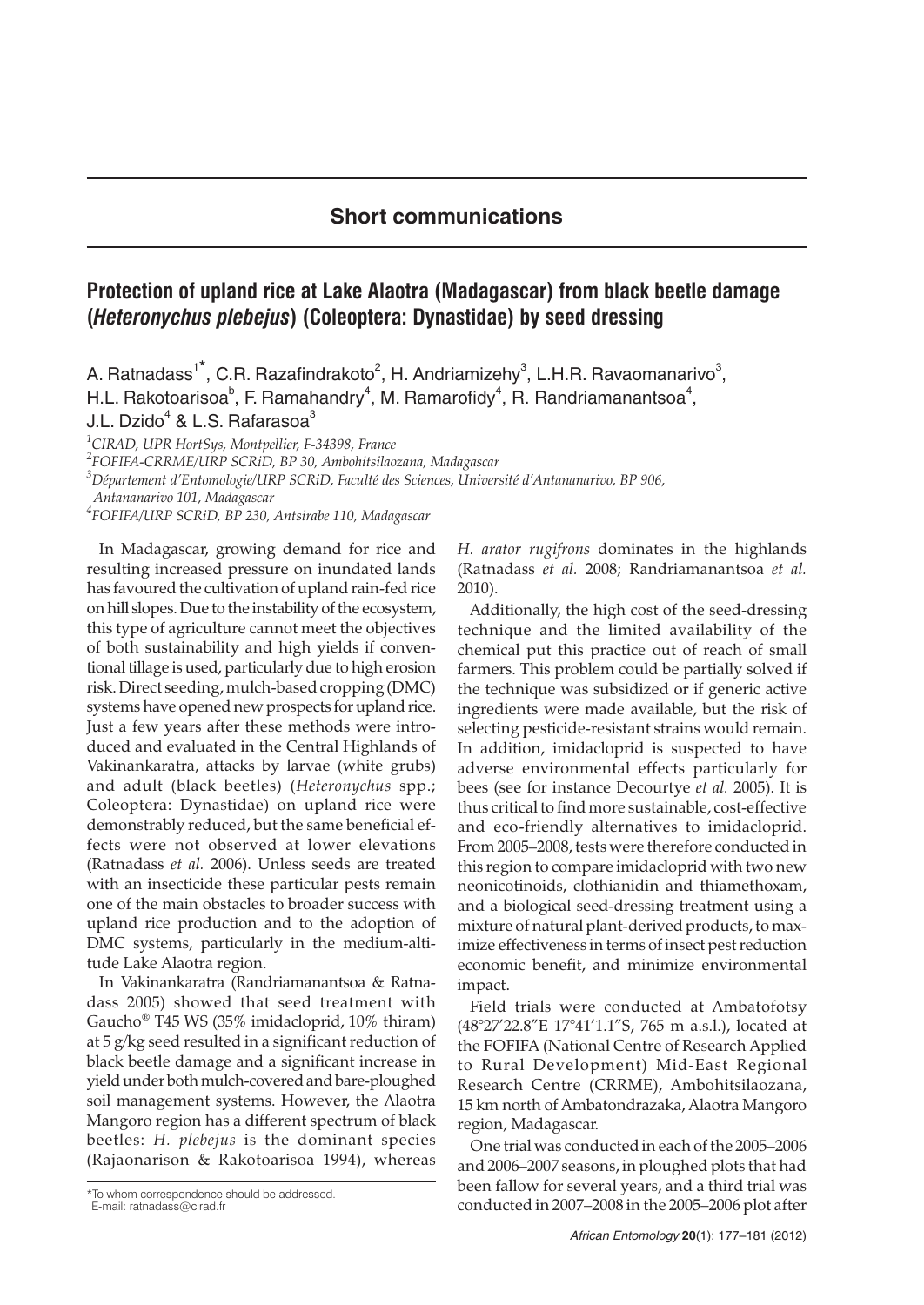rotation with cowpea in 2006–2007. The rice cultivar used was B22, an upland rice variety bred in Brazil, planted in hills at a rate of 7–10 seeds per hill, or about 70 kg/ha. Plots consisted of 15 6-m rows with a 0.30-m inter-row and 0.20-m intra-row spacing.

The imidacloprid and clothianidin formulations tested were Gaucho® T45WS (insecticide/fungicide: 350 g/kg imidacloprid + 100 g/kg thiram) and Poncho® 600 FS (insecticide: 600 g/l clothianidin) respectively, while the thiamethoxam formulation tested was Cruiser® 350 FS (insecticide: 350 g/l thiamethoxam). Locally purchased Calthir® (fungicide, 800 g/kg thiram) was tested both as a fungicide-only control and combined with clothianidin, while the fungicide tested in combination with thiamethoxam was Maxim® XL 035FS (25 g/l fludioxonil + 10 g/l mefenoxam (Metalaxyl-M)). Fungicides were used in all synthetic treatments because the reference product (Gaucho® T45WS) is itself a mixture of insecticide and fungicide; Maxim® XL 035FS was the fungicide recommended by the supplier of Cruiser® 350 FS. International suppliers were Syngenta-Switzerland for Cruiser® and Maxim® and Bayer CropScience, South Africa, for Gaucho® and Poncho®.

The organic treatment was a mixture of Umisan SS3®, a natural elicitor of plant defences against fungal infection, Umisan TY10®, a neem-tree seed extract, and Liquid Humus Elvisem®, a fertilizer derived from fermented organic materials. All three natural products were obtained from Elvisem-Europe, Chiavari, Italy.

In the 2005–2006 season, the trial (sown on 11 January 2006 due to late onset of rains) comprised six treatments with four replicates in a randomized complete block design: 1) untreated control; 2) thiram at 0.5 g a.i./kg of seeds; 3) imidacloprid + thiram at rates of, respectively, 1.75 and 0.5 g a.i./kg seed; 4) clothianidin  $+$ thiram at respectively 4.0 g and 0.5 g a.i./kg seed; 5) thiamethoxam + fludioxonil + mefenoxam at respectively 1.4, 0.1 and 0.04 g a.i./kg seed; 6) natural elicitor at 5 g/kg seed.

The seed required for the four replications of each treatment (50 g) was thoroughly mixed in a plastic bag with the exact amount of powder or liquid compounds of the dressing, measured with a precision scale and disposable pipettes, respectively.

In 2006–2007, the trial was repeated, replacing

the natural elicitor treatment by dressing the seeds with a combination of this elicitor and commercial neem-tree seed extract (at 5 g/kg and 5 ml/kg seed respectively) plus a drop (approximately 1 ml) of liquid humus, and the addition of a seventh treatment, namely a second dosage of imidacloprid + thiram (0.875 and 0.25 g a.i./kg), corresponding to 2.5 g of commercial product per kg, which is the rate actually used by farmers. Based on the result obtained in 2006–2007, treatments in 2007–2008 were reduced to thiram at 0.5 g a.i./kg, imidacloprid + thiram at  $0.875$  and  $0.25$  g a.i./kg, clothianidin  $+$  thiram at 4.0 and 0.5 g a.i./kg, and three dosages of neem-tree seed extract (5 ml, 10 ml and 15 ml/kg) in combination with natural elicitor (5  $g/kg$ ) and liquid humus (one drop = about 1 ml).

In the 2005–2006 trial, all dead *Heteronychus* adults were manually collected in the trial plots, separated and counted according to species (Randriamanantsoa *et al.* 2010) after damage rating of the rice crop 20 days after sowing (DAS). For all three years, damage at the tillering stage, 20 DAS, of the central 96-hill square of each plot was rated on a 1–5 scale of tiller damage as follows:  $1 = 0 - 20\%$ ;  $2 = 21 - 40\%$ ;  $3 = 41 - 60\%$ ;  $4 = 61 - 80\%$ ;  $5 = 81 - 100\%$  damage (complete absence of tillers in a hill being marked 5). This was compared to earlier damage rating methods that considered separately percentage hills with no tiller, and other type of damage (Randriamanantsoa & Ratnadass 2005).

Grain yield (paddy weight) was recorded at harvest of the central 96-hill square of each plot (representing 5.76 m²) in 2006–2007 and 2007– 2008. Data were analysed with XLSTAT (Addinsoft 2009), using the non-parametric test module (Friedman test) for damage ratings, and the ANOVA module for grain yields. Correlations between damage ratings and grain yields were calculated using the Spearman's *r* in the correlation test module, with individual plot values.

In 2005–2006, the six treatments were applied within each of the four replicate blocks, but there was confusion as to which individual treatments had been allocated to particular plots, hence no comparison of treatments could be made. On the other hand, the trial served as a preliminary test to determine pest incidence and to improve the damage rating scale. We collected and identified 155 dead black beetles evenly distributed throughout all four blocks: *H. plebejus*: 68 ± 1.7 %; *H. arator*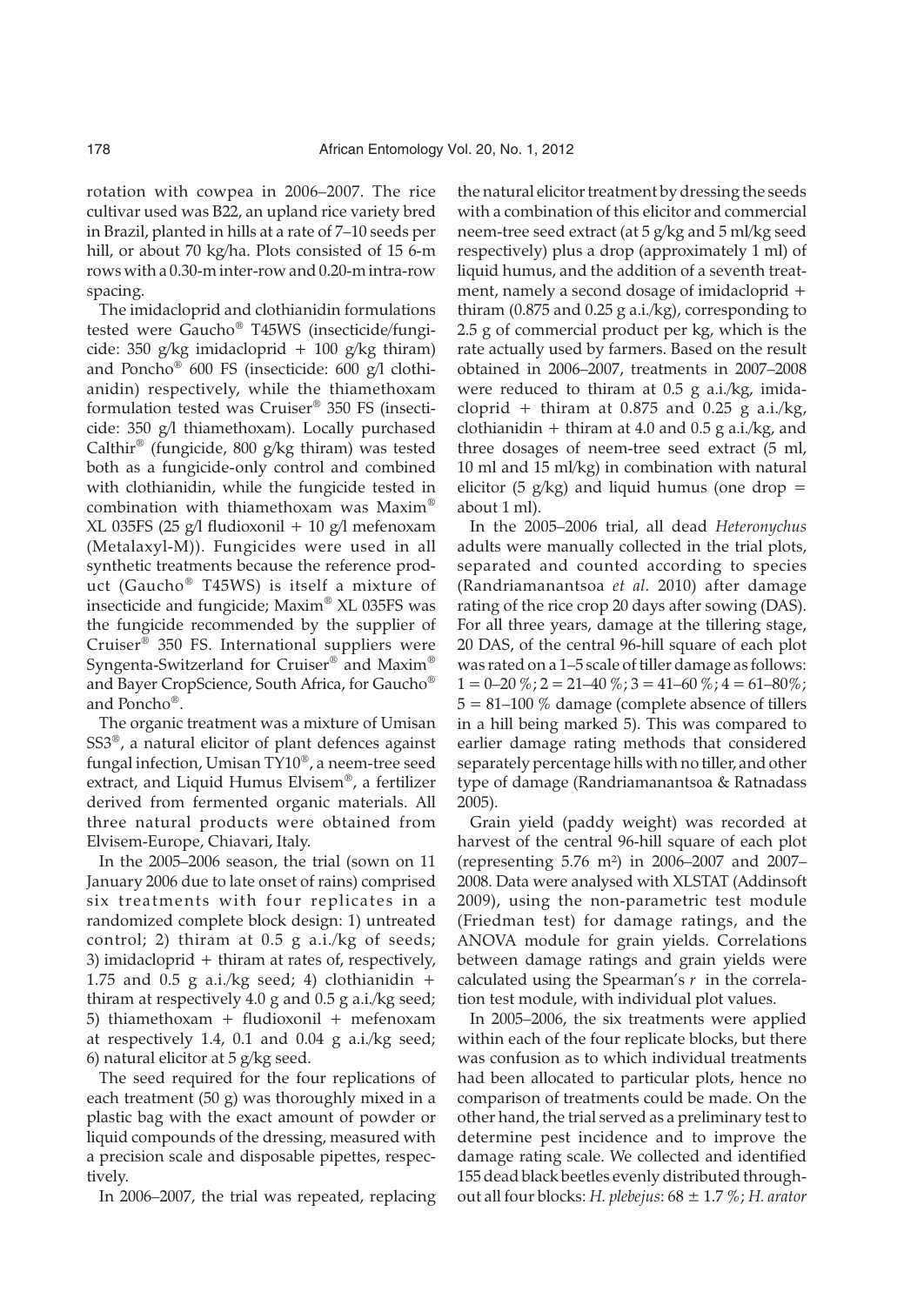| Treatment (a.i. and dose/kg of seeds)                                            | Damage rating <sup>a</sup> |         | Paddy yield <sup>b</sup> |         |
|----------------------------------------------------------------------------------|----------------------------|---------|--------------------------|---------|
|                                                                                  | 2006-07                    | 2007-08 | 2006-07                  | 2007-08 |
| Untreated control                                                                | 2.50a                      | 2.71a   | 2652 c                   | 3277 ab |
| Thiram $@0.5q$                                                                   | 2.78a                      | 2.86a   | 2027c                    | 2427 b  |
| Imidacloprid @ 1.75 g + thiram @ 0.5 g                                           | 1.15ab                     |         | 4796 ab                  |         |
| Imidacloprid @ $0.875$ g + thiram @ 0.25 g                                       | 1.24ab                     | 1.38a   | 5013 a                   | 4987 a  |
| Clothianidin $@$ 4.0 $q$ + thiram $@$ 0.5 $q$                                    | 1.16 <sub>b</sub>          | 1.38a   | 4722 ab                  | 4805 a  |
| Thiamethoxam) @ $1.4$ g + fludioxonil @ 0.1 + mefenoxam<br>$@0.04$ a             | $1.65$ ab                  |         | 4839 ab                  |         |
| Neem-tree seed extract @ 5 ml + natural elicitor @ 5 g +<br>1 drop liquid humus  | $2.00$ ab                  | 2.74a   | 3668 b                   | 2843 ab |
| Neem-tree seed extract @ 10 ml + natural elicitor @ 5 g +<br>1 drop liquid humus |                            | 2.73a   |                          | 3306 ab |
| Neem-tree seed extract @ 15 ml + natural elicitor @ 5 g +<br>1 drop liquid humus |                            | 2.64a   |                          | 2675 ab |

**Table 1**. Effect of different seed dressings on black-beetle damage to paddy rice (cv B22) and paddy yield (Ambohitsilaozana, Madagascar, 2006–2008).

<sup>a</sup>Rice seedling damage rating on a 1–5 rating scale from least to most severe. <sup>b</sup>Paddy yield in kg/ha. – Not applicable.

Means followed by the same letter in a column are not significantly different (Nemenyi test following Friedman test for damage rating, Newman-Keuls test following F-test for paddy yield) at  $\tilde{P} = 0.05$ .

*rugifrons*: 28 ± 1.0 %; *H. bituberculatus*: 4 ± 0.5 % (proportion means  $\pm$  S.D.,  $n = 4$ ). These results agreed with earlier and concurrent observations on the same site (Rajaonarison & Rakotoarisoa 1994; Razafindrakoto *et al.* 2010) highlighting the dominant status of *H. plebejus,* but differed from observations in the Central Highlands where *H. arator rugifrons* is the dominant species (Ratnadass *et al.* 2008; Randriamanantsoa *et al.* 2010).

Furthermore, in 2005–2006, the ratings on the four blocks (theoretically all equivalent overall, since they all included all six treatments, as reflected by uniform recovery of dead adult *Heteronychus*) were remarkably homogenous using the second ('consolidated') rating scale, with CV of means of 5.5 %, compared with 18.2 % when using the earlier rating scale (which did not rate 'hills with no tillers' as 5), and 29.5 % for percentage of hills with no tillers.

In addition, in terms of improving the blackbeetle damage rating method, in 2006–2007 and 2007–2008 the percentage of hills with no tillers in the fungicide only (thiram) treatment was not lower than in the control plot (data not shown), indicating that missing tillers were mainly due to insect rather than fungal damage. This confirmed the relevance of using a 1–5 rating scale by merging missing tiller symptom with >80 % damage class, rather than considering the percentage of hills with no tillers and 'milder' damage rating separately, as was previously the case (Randria-

manantsoa & Ratnadass 2005). In both cropping seasons, damage rating, whether with the earlier or the new scale, was found to be significantly correlated with grain yield (26 d.f.). However, while in 2007–2008, Spearman's correlation coefficient had the same value  $(r = -0.64)$  for both scales, in 2006–2007 it was much higher with the new scale  $(r = -0.84)$  than the earlier one  $(r = -0.45)$ .

In terms of seed-dressing efficacy, in 2006–2007, seedlings from seeds treated with clothianidin were significantly less damaged than those from both untreated control seeds and seeds treated with thiram alone. Seedlings from seeds treated with imidacloprid and thiamethoxam and those treated organically were not significantly more or less damaged than those from seeds treated with clothianidin on the one hand, and both controls on the other (Table 1). The four insecticide treatments all produced similar yields which were better than the organic treatment, although this was statistically significant only for imidacloprid at 0.875 g/kg (Table 1).

In 2007–2008, the same trend was observed in terms of damage rating; however, although the Friedman test was significant, no significant difference between treatments was detected with the Nemenyi multiple comparison method (Table 1), while the only significant differences in terms of yield were between the two neonicotinoid treatments and the treatment with fungicide (thiram) alone. The untreated control and all three biological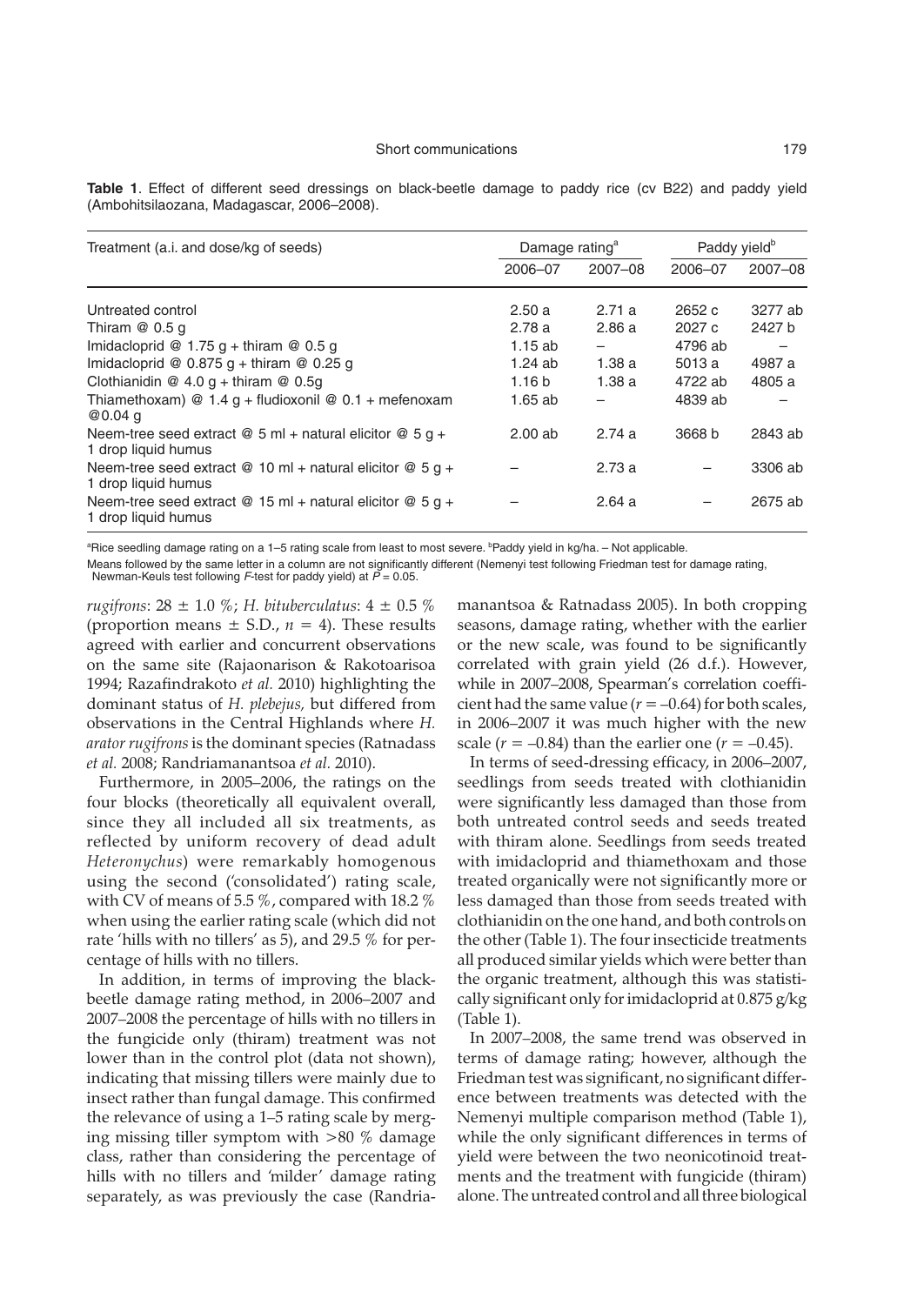treatments produced intermediate results (Table 1).

There are very few references on the use of neonicotinoid insecticides for the protection of upland rice. In South Africa, imidacloprid was shown to be more effective as a maize protectant as a seed dressing than acetamiprid and thiamethoxam against*H. arator*(Drinkwater 2003). However, *H. arator* is not the dominant species in the Lake Alaotra region, and the *H. arator* subspecies (*H. arator rugifrons*), which is endemic to Madagascar, differs from the *H. arator* species found elsewhere in the world (Randriamanantsoa *et al.* 2010).

In addition to confirming the efficacy of imidacloprid as a seed dressing at a rate of 2.5 g of commercial product per kg of seeds for the protection of upland rice from damage by *H. plebejus,* this study improved the black-beetle damage rating method, as evidenced particularly by the much stronger correlation (almost two-fold) one year out of two between grain yield and damage measured with the new scale as compared to the earlier one. The economic burden for farmers of using commercial imidacloprid-based seed-dressing products is being partly solved by the recent release of generic imidacloprid in Madagascar. However, despite the fact that seed dressing is generally considered to be less environmentally harmful than spraying pesticides, concerns remain about adverse effects of imidacloprid on the environment, and the risk of development of neonicotinoid resistance in black beetles (Elbert *et al.* 2008).

Among the alternatives to imidacloprid studied, application of clothianidin at 4 g a.i./kg seed appeared to be the most promising. However, as clothianidin is a compound of the same family as imidacloprid, the risk of cross-resistance should not be ruled out (Nauen *et al.* 2003). Therefore, novel rice seed treatments (anthranilic diamide insecticides, *e.g.* chlorantraniliprole) might be worth investigating (Cordova *et al.* 2006).

As thiamethoxam is an easy-to-cleave neonicotinoid precursor of clothianidin (Nauen *et al.* 2003), it has no advantage over clothianidin from the point of view of resistance management and appears to be less effective.

Furthermore, the toxicity to bees of clothianidin and thiamethoxam has recently been shown to be similar to that of imidacloprid (Iwasa *et al.* 2004). Although direct observations in Madagascar have shown that bees may feed on rice pollen, rice as a

self-pollinated crop does not require a pollinating insect. Consequently, in the regions of Madagascar where bee-keeping is a significant income-generating activity, a 'push-pull' combination (Cook *et al.* 2007) of bee-repelling ('push') plants intercropped with neonicotinoid-treated upland rice, and border crops of highly bee-attractive ('pull') plants, such as buckwheat, could ensure a harmonious combination of rice-cropping and beekeeping in these regions.

Due to the other benefits of DMC systems *vs* conventional upland rice cultivation (Ratnadass *et al.* 2006), and in the light of reduced pest damage observed under DMC systems in the Highlands (Randriamanantsoa & Ratnadass 2005), such studies should also be conducted at lower altitude under DMC systems, involving not only dead mulch, but also live cover intercrops or relay crops. Combining DMC and seed dressing could reduce the accumulation of pesticide residues in the soil and run-off water, as it was shown that DMC increases soil biological activity and decreases erosion (Ratnadass *et al.* 2006; Scopel *et al.* 2005). Results suggest that in some DMC systems, seed dressing, which is mandatory to control damage during the first years following the breaking with conventional management, is no longer necessary after several years of such DMC management (Ratnadass *et al.* 2008).

In addition to investigating such ways of reducing pesticide use, alternatives to synthetic pesticides should be sought. In line with promising results obtained earlier using ground seeds of *Melia azedarach* for rice seed dressing (Razafindrakoto 1997), the slight effect of combining biological products observed in 2006/07, is encouraging. Other formulations of neem extracts (higher concentrations, or dust formulation instead of liquid) should also be tested as foliar sprays rather than only as seed dressing. For instance, in Cameroon, foliar applications of natural neem extract were also found to be almost as effective as neonicotinoid products for the protection of sorghum cropped on receding soil moisture (*Muskwari*) from damage caused by the stem borer (*Sesamia cretica*) (Aboubakary *et al.* 2008).

Finally, the effect of entomopathogenic fungi (*Metarhizium anisopliae*) should be evaluated in combination with the DMC system for their potentially synergistic effects (Razafindrakoto *et al.* 2010).